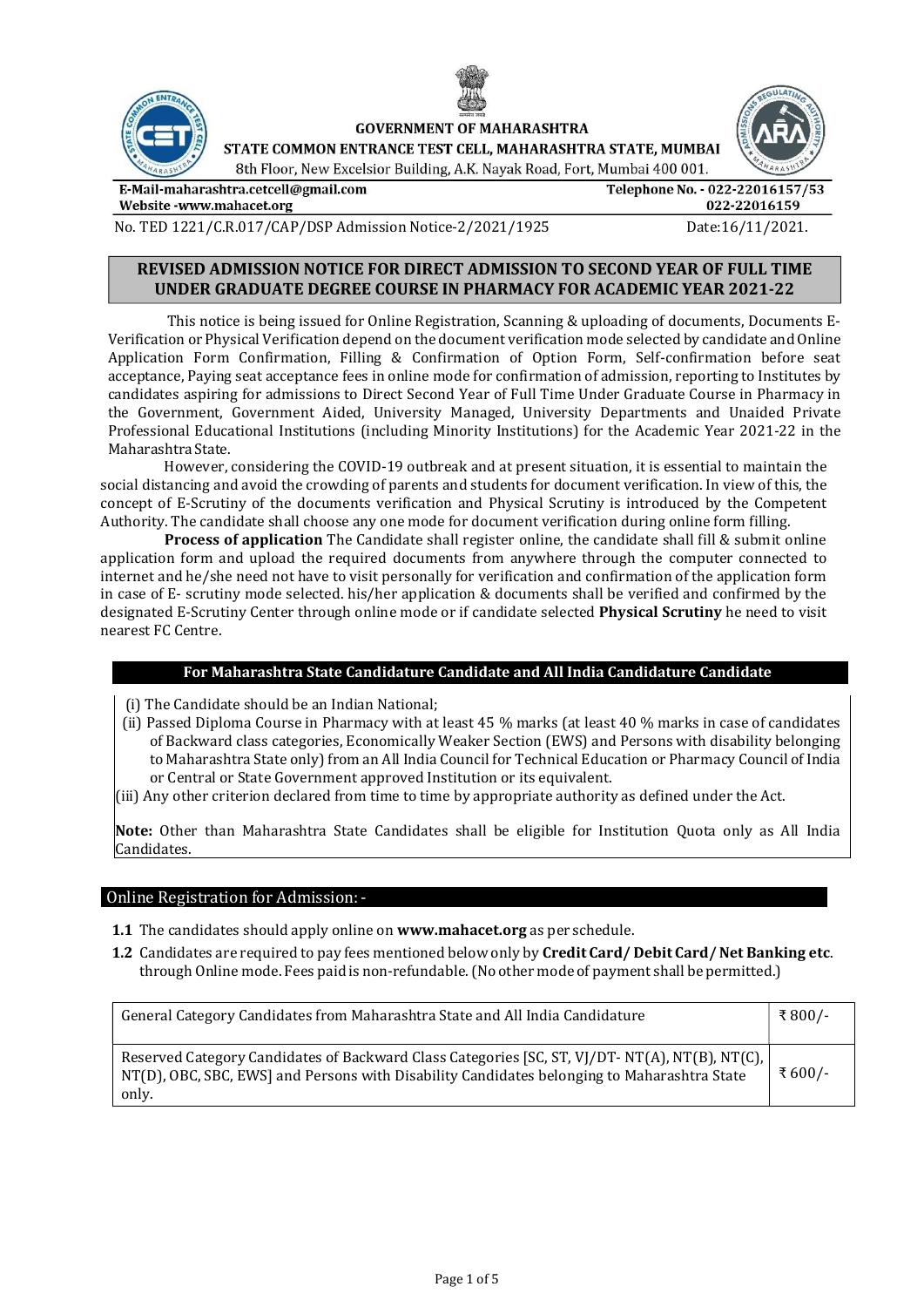# The activities and schedule dates for Maharashtra State/All India Candidates are as follows.

| Sr. |                                                                                                                                                                                                                                                                                                    | <b>Schedule</b>   |                                 |
|-----|----------------------------------------------------------------------------------------------------------------------------------------------------------------------------------------------------------------------------------------------------------------------------------------------------|-------------------|---------------------------------|
| No. | <b>Activity</b>                                                                                                                                                                                                                                                                                    | <b>First Date</b> | <b>Last Date</b>                |
| 1.  | Online registration of application and uploading of required<br>documents by the Candidate for admission on website (For<br>Maharashtra State/All India Candidates)                                                                                                                                | $03 - 11 - 2021$  | 21*-11-2021<br>up to 05.00 p.m. |
| 2.  | Documents verification and confirmation of Application Form for<br>Admission by online mode.                                                                                                                                                                                                       |                   |                                 |
|     | By Maharashtra State/All India Candidates shall fill online<br>application form and upload the required documents from any<br>computer connected to internet from anywhere.                                                                                                                        | 03-11-2021        | 22*-11-2021<br>up to 05.00 p.m. |
|     | Process for E-Scrutiny Mode selected candidates:<br>1. Such candidate shall fill online application form and scan<br>original document and upload the required documents from<br>any computer/smartphone connected to internet from<br>anywhere.                                                   |                   |                                 |
|     | 2. Such candidate need not have to visit to FC for verification<br>and confirmation of the application form. His/Her<br>application & documents shall be verified and confirmed by<br>the FC through e-Scrutiny Mode.                                                                              |                   |                                 |
|     | 3. During e-Scrutiny of Application Form of such<br>candidate:                                                                                                                                                                                                                                     |                   |                                 |
|     | • If no error is found: the status of verification &<br>confirmation of the application form shall be available in<br>candidates<br>Login<br>along<br>with<br>receipt<br>cum<br>Acknowledgement.                                                                                                   |                   |                                 |
|     | If error is found: the details of errors shall be intimated<br>to candidates by reverting back his/her Application for<br>its rectification through candidates Login.                                                                                                                              |                   |                                 |
|     | Candidate shall edit the reverted Application form and<br>re-submit the application for e-Scrutiny through his/her<br>login.                                                                                                                                                                       |                   |                                 |
|     | • Candidate shall edit the reverted Application in given<br>schedule e-Scrutiny through his/her login.                                                                                                                                                                                             |                   |                                 |
|     | <b>Process for Physical Scrutiny Mode selected Candidates</b>                                                                                                                                                                                                                                      |                   |                                 |
|     | Such candidate shall visit the facilitation Center online<br>$\bullet$<br>selected by himself/herself, along with the required<br>documents as per the allotted time slot for online filling,<br>scanning & uploading of required documents,<br>verification and confirmation of application form. |                   |                                 |
|     | After verification & Confirmation of application form, FC<br>shall issue the receipt cum Acknowledgement.                                                                                                                                                                                          |                   |                                 |
|     | The status of Confirmation shall be available in<br>candidates<br>Login<br>along<br>with<br>receipt<br>cum<br>Acknowledgement.                                                                                                                                                                     |                   |                                 |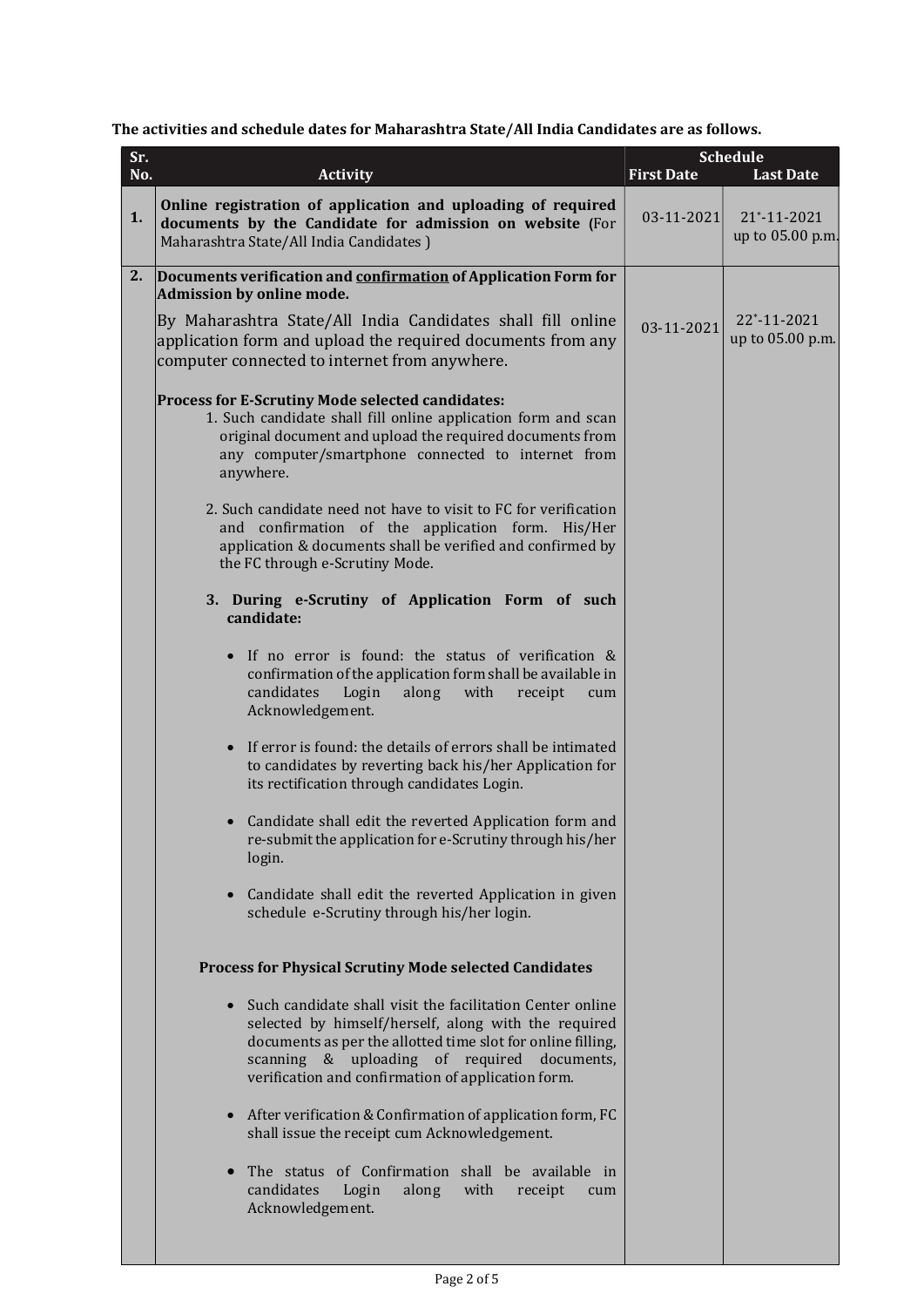\*Facility of Online Registration & Documents verification, confirmation of Application Form for Admission to Seats other than CAP Seats shall be continued till 23rd December 2021 up to 5.00 PM at online E-Verification by Scrutiny Center or Facilitation Center.

- Applications registered after 21<sup>st</sup> November 2021 shall be considered only for Non CAP Seats.
- Applications confirmed by Scrutiny Center after 22<sup>nd</sup> November 2021 shall be considered only for Non CAP Seats.

| for Non CAP Seats.                                                                                                                                                                                                                                                                                                                                                                                                                                                                                                                                                                                                                                                                                                                                                                                                                                                                                                                                                                                                                                                                                                                                                                                                                                                                                                                                                                                                                                                                                                                                                                                          |                                                                                                                                |                                                                                                                                                                                                                    |  |  |  |  |  |  |  |
|-------------------------------------------------------------------------------------------------------------------------------------------------------------------------------------------------------------------------------------------------------------------------------------------------------------------------------------------------------------------------------------------------------------------------------------------------------------------------------------------------------------------------------------------------------------------------------------------------------------------------------------------------------------------------------------------------------------------------------------------------------------------------------------------------------------------------------------------------------------------------------------------------------------------------------------------------------------------------------------------------------------------------------------------------------------------------------------------------------------------------------------------------------------------------------------------------------------------------------------------------------------------------------------------------------------------------------------------------------------------------------------------------------------------------------------------------------------------------------------------------------------------------------------------------------------------------------------------------------------|--------------------------------------------------------------------------------------------------------------------------------|--------------------------------------------------------------------------------------------------------------------------------------------------------------------------------------------------------------------|--|--|--|--|--|--|--|
| Display of the provisional merit list for Maharashtra State Candidate<br>on website.                                                                                                                                                                                                                                                                                                                                                                                                                                                                                                                                                                                                                                                                                                                                                                                                                                                                                                                                                                                                                                                                                                                                                                                                                                                                                                                                                                                                                                                                                                                        | 23-11-2021                                                                                                                     |                                                                                                                                                                                                                    |  |  |  |  |  |  |  |
| Submission of grievance, if any, for all type of Candidates:                                                                                                                                                                                                                                                                                                                                                                                                                                                                                                                                                                                                                                                                                                                                                                                                                                                                                                                                                                                                                                                                                                                                                                                                                                                                                                                                                                                                                                                                                                                                                |                                                                                                                                |                                                                                                                                                                                                                    |  |  |  |  |  |  |  |
| Candidate shall raise the Grievance about correction<br>required in the data displayed in provisional merit list<br>through his/her Login.                                                                                                                                                                                                                                                                                                                                                                                                                                                                                                                                                                                                                                                                                                                                                                                                                                                                                                                                                                                                                                                                                                                                                                                                                                                                                                                                                                                                                                                                  |                                                                                                                                | 26-11-2021<br>Up to 5.00PM                                                                                                                                                                                         |  |  |  |  |  |  |  |
| The application of such candidates shall be reverted<br>٠<br>back to the candidate in his/her Login for rectification.                                                                                                                                                                                                                                                                                                                                                                                                                                                                                                                                                                                                                                                                                                                                                                                                                                                                                                                                                                                                                                                                                                                                                                                                                                                                                                                                                                                                                                                                                      |                                                                                                                                |                                                                                                                                                                                                                    |  |  |  |  |  |  |  |
| Candidate shall upload the requisite documents to<br>٠<br>substantiate the claim for any correction/concession.                                                                                                                                                                                                                                                                                                                                                                                                                                                                                                                                                                                                                                                                                                                                                                                                                                                                                                                                                                                                                                                                                                                                                                                                                                                                                                                                                                                                                                                                                             |                                                                                                                                |                                                                                                                                                                                                                    |  |  |  |  |  |  |  |
| The status of acceptance/rejection of Grievance raised<br>by candidate shall be available in candidates Login<br>along with latest receipt cum Acknowledgement.                                                                                                                                                                                                                                                                                                                                                                                                                                                                                                                                                                                                                                                                                                                                                                                                                                                                                                                                                                                                                                                                                                                                                                                                                                                                                                                                                                                                                                             |                                                                                                                                |                                                                                                                                                                                                                    |  |  |  |  |  |  |  |
| Those Candidate who selected physical scrutiny mode shall<br>visit FC for resolving the grievances.                                                                                                                                                                                                                                                                                                                                                                                                                                                                                                                                                                                                                                                                                                                                                                                                                                                                                                                                                                                                                                                                                                                                                                                                                                                                                                                                                                                                                                                                                                         |                                                                                                                                |                                                                                                                                                                                                                    |  |  |  |  |  |  |  |
| Display of the Final Merit lists of Maharashtra State candidates on<br>website.                                                                                                                                                                                                                                                                                                                                                                                                                                                                                                                                                                                                                                                                                                                                                                                                                                                                                                                                                                                                                                                                                                                                                                                                                                                                                                                                                                                                                                                                                                                             | 27-11-2021                                                                                                                     |                                                                                                                                                                                                                    |  |  |  |  |  |  |  |
| Round I                                                                                                                                                                                                                                                                                                                                                                                                                                                                                                                                                                                                                                                                                                                                                                                                                                                                                                                                                                                                                                                                                                                                                                                                                                                                                                                                                                                                                                                                                                                                                                                                     |                                                                                                                                | 27-11-2021                                                                                                                                                                                                         |  |  |  |  |  |  |  |
|                                                                                                                                                                                                                                                                                                                                                                                                                                                                                                                                                                                                                                                                                                                                                                                                                                                                                                                                                                                                                                                                                                                                                                                                                                                                                                                                                                                                                                                                                                                                                                                                             |                                                                                                                                |                                                                                                                                                                                                                    |  |  |  |  |  |  |  |
|                                                                                                                                                                                                                                                                                                                                                                                                                                                                                                                                                                                                                                                                                                                                                                                                                                                                                                                                                                                                                                                                                                                                                                                                                                                                                                                                                                                                                                                                                                                                                                                                             | 28-11-2021                                                                                                                     | 30-11-2021                                                                                                                                                                                                         |  |  |  |  |  |  |  |
| Display of Provisional Allotment of CAP Round-I                                                                                                                                                                                                                                                                                                                                                                                                                                                                                                                                                                                                                                                                                                                                                                                                                                                                                                                                                                                                                                                                                                                                                                                                                                                                                                                                                                                                                                                                                                                                                             |                                                                                                                                | 02-12-2021                                                                                                                                                                                                         |  |  |  |  |  |  |  |
|                                                                                                                                                                                                                                                                                                                                                                                                                                                                                                                                                                                                                                                                                                                                                                                                                                                                                                                                                                                                                                                                                                                                                                                                                                                                                                                                                                                                                                                                                                                                                                                                             |                                                                                                                                |                                                                                                                                                                                                                    |  |  |  |  |  |  |  |
| as per Allotment of CAP Round I.<br>a)The candidate shall self-verify the seat allotment made to<br>him/her in the CAP Round I by accepting declaration through<br>his/her login and certifying that his/her claim related with<br>qualifying marks, category, gender, reservation, specific<br>reservation etc. made by candidate in the application form are<br>correct and relevant documents uploaded to substantiate his/her<br>claims are authentic and correct.<br>b) If candidate found the claim made by him is not correct and<br>he/she wants to the correct the error, (error as per the clause<br>(e) of sub rule (4) of rule 9 given in information brochure) The<br>candidate shall report the grievance through his/her login by<br>online mode only.<br>c) Candidates who have been allotted the seat as per their first<br>preference in Round I (auto freezed) shall pay the seat<br>acceptance fee by online mode through their login and Such<br>candidates shall not be eligible for participation in subsequent<br>Rounds.<br>d) Candidates who have allotted other than first preference and self<br>freezed their allotment in Round I through their login must<br>accept the seat and shall pay seat acceptance fees through online<br>mode. Such candidates shall not be eligible for participation in<br>subsequent Rounds. [Candidate must exercise this option<br>carefully]<br>e) Candidates who have allotted other than first preference and<br>want betterment in the subsequent rounds must claim the<br>allotted seat in Round I by accepting that seat by choosing Not | 03-12-2021                                                                                                                     | 05-12-2021<br>Up to 03.00 p.m.                                                                                                                                                                                     |  |  |  |  |  |  |  |
|                                                                                                                                                                                                                                                                                                                                                                                                                                                                                                                                                                                                                                                                                                                                                                                                                                                                                                                                                                                                                                                                                                                                                                                                                                                                                                                                                                                                                                                                                                                                                                                                             | Display of Provisional Category wise Seats (Seat Matrix) for CAP<br>CAP Round I<br>through candidate's Login by the Candidate. | 24-11-2021<br>Online Submission & Confirmation of Option Form of CAP Round-I<br>Accepting to the offered seat by candidate through his/her login<br>Freeze option for betterment and shall pay the seat acceptance |  |  |  |  |  |  |  |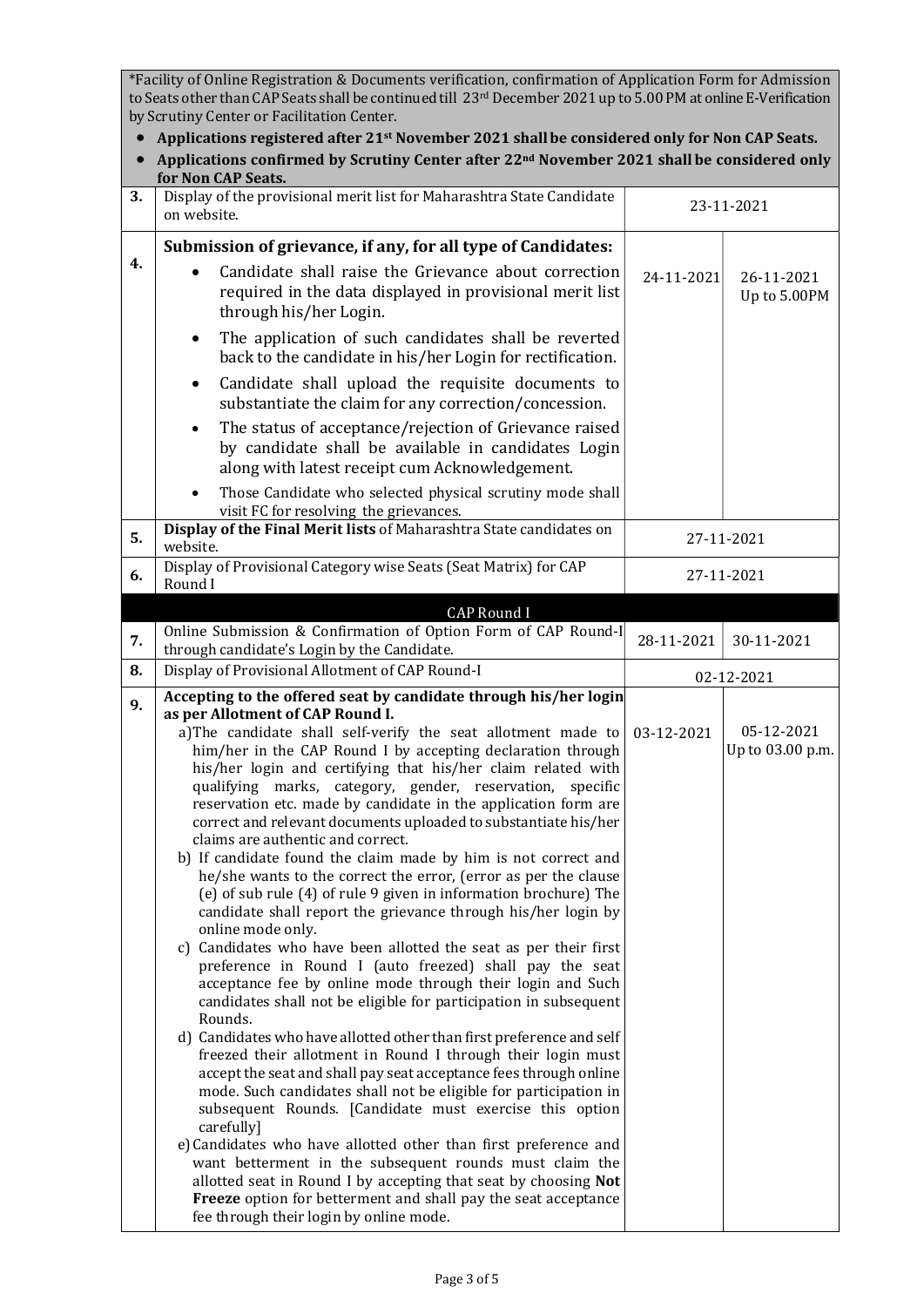| 10. | Reporting to the Allotted Institute and Confirmation of<br>Admission by submitting required documents and payment of<br>fee after CAP Round I.<br><b>Note</b> : a) Candidates who have accepted the seat as per $9$ (c), $9$ (d)<br>above must report to allotted institute for confirmation of<br>admission<br>b) The Institute shall verify the required documents and<br>upload the admission of the candidates in the online<br>system through Institute Login immediately and shall<br>issue a system generated receipt of confirmation of<br>admission and fee paid receipt to the candidate. If it is<br>found that seat allotted to the candidate is on the false | 03-12-2021 | 05-12-2021<br>Up to 05.00 p.m. |
|-----|---------------------------------------------------------------------------------------------------------------------------------------------------------------------------------------------------------------------------------------------------------------------------------------------------------------------------------------------------------------------------------------------------------------------------------------------------------------------------------------------------------------------------------------------------------------------------------------------------------------------------------------------------------------------------|------------|--------------------------------|
|     | claims made in the applications by the candidate, then<br>institute shall not admit such a candidate and such<br>candidate shall raise the grievance by his/her login.                                                                                                                                                                                                                                                                                                                                                                                                                                                                                                    |            |                                |
|     | <b>CAP Round II</b>                                                                                                                                                                                                                                                                                                                                                                                                                                                                                                                                                                                                                                                       |            |                                |
| 11. | Display of Provisional Vacant Seats for CAP Round-II                                                                                                                                                                                                                                                                                                                                                                                                                                                                                                                                                                                                                      | 06-12-2021 |                                |
| 12. | Online Submission & Confirmation of Option Form of CAP<br>Round-II through candidate's Login by the Candidate.                                                                                                                                                                                                                                                                                                                                                                                                                                                                                                                                                            | 07-12-2021 | 09-12-2021                     |
| 13. | Display of Provisional Allotment of CAP Round-II                                                                                                                                                                                                                                                                                                                                                                                                                                                                                                                                                                                                                          | 11-12-2021 |                                |
| 14. | Accepting to the offered seat by candidate through his/her login<br>as per Allotment of CAP Round II.<br>Note: - All eligible candidates participated in Round II and allotted the<br>seat first time shall self-verify the seat allotment as per 9(a) above.<br>The candidate who have been allotted the seat first time in Round II<br>shall pay the seat acceptance fee through his/her login by online<br>mode.                                                                                                                                                                                                                                                       | 12-12-2021 | 14-12-2021<br>Up to 03.00 p.m. |
| 15  | Reporting to the Allotted Institute and Confirmation<br>- of<br>Admission by submitting required documents and payment of<br>fee after CAP Round II.<br>Note: Participating candidates to whom the first time allotment<br>is made or got betterment in allotment or No betterment (Earlier<br>seat retained) In Round II shall be final. Such a candidate must<br>report to allotted institute for confirmation of admission.<br>(For Government/ Govt. Aided/ Unaided Institutes) For Vacant                                                                                                                                                                            | 12-12-2021 | 14-12-2021<br>Up to 05.00 p.m. |
| 16  | seats if any at institute the respective institute will complete the<br>admission activity in the following manner -<br>Display of vacant seats on institute website and giving<br>$\bullet$<br>appropriate advertisement in the News Paper.<br>Invite applications from registered candidates.<br>$\bullet$<br>Prepare and display Merit List on college website and Institute<br>$\bullet$<br>Notice Board.<br>Carry out/<br>Complete Admission<br>Process<br>following<br>by<br><b>Government Admission Rules</b>                                                                                                                                                      | 15-12-2021 | 23-12-2021                     |
| 17  | Commencement of academic activities for All institutes                                                                                                                                                                                                                                                                                                                                                                                                                                                                                                                                                                                                                    | 06-12-2021 |                                |
| 18  | Cut-off Date for all type of admissions for the Academic Year 2021-22                                                                                                                                                                                                                                                                                                                                                                                                                                                                                                                                                                                                     | 23-12-2021 |                                |
| 19  | For Institutes: Last date of uploading the data (details of admitted<br>candidates)                                                                                                                                                                                                                                                                                                                                                                                                                                                                                                                                                                                       |            | 24-12-2021                     |

## Important Note: -

- 1. All types of candidates aspiring for admission under CAP seats shall register himself/herself online, Scan and upload Documents, solve grievances (Depends on document verification mode selected by candidate) raised by Facilitation Center (FC) in person or raised by E-Scrutiny Center during E-Verification verified documents & Application Form confirmed by E-Scrutiny Center. Such eligible registered candidates shall be considered for CAP Merit and admission through CAP.
- 2. The candidates aspiring for admission for Institutional Quota, seats remaining vacant after CAP, it is mandatory to get registered, documents verified and confirmation of application by E-Scrutiny center. Such candidates must apply separately to Institutes for admissions to seats other than CAP Seats. Merit of such candidates shall be prepared by the Institute at the institute level.